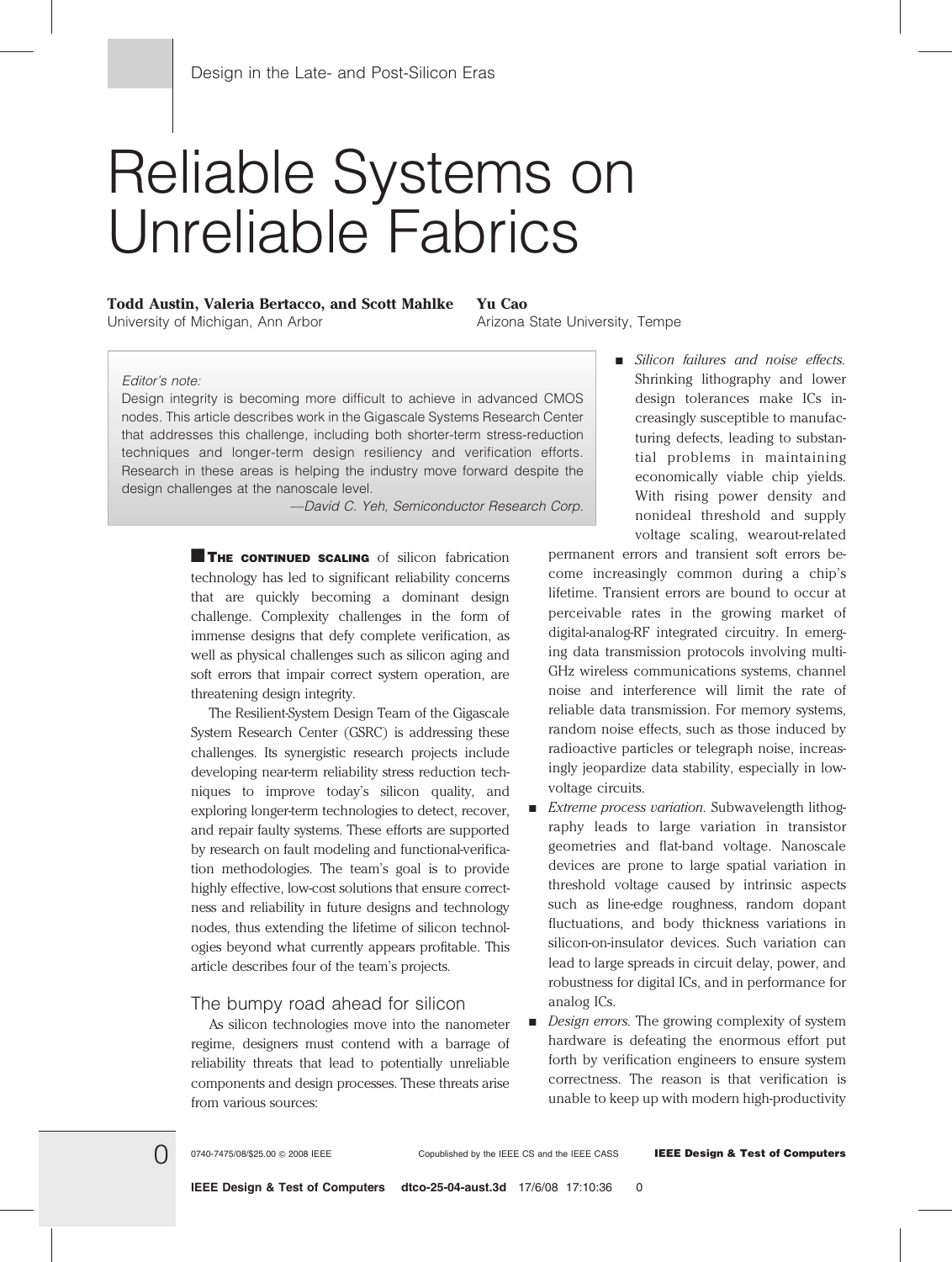design solutions such as SoCs, which feature multiple complex hardware and software components connected by a diverse set of interfaces. Today, most, if not all, complex system designs are released containing latent bugs, which sometimes become evident after a design reaches the market.

Ultimately, these challenges threaten the continued scaling of silicon fabrication technologies. A primary goal of transistor scaling is to reduce the cost of electronic devices. As devices scale to smaller geometries, however, they become less reliable, necessitating the inclusion of reliability mechanisms. Reliability costs range from service and replacement to built-in solutions entailing area and design resources. These costs are increasing at technology nodes with higher natural failure rates, which require more robust and finer-grained reliability techniques. As Figure 1a shows, the financial impact of reliability infrastructures will eventually make CMOS-based silicon scaling economically unfeasible. Figure 1a shows current cost trends of transistor fabrication and built-in or servicebased reliability solutions. Figure 1b shows how lowcost built-in reliability techniques can lower the overall cost of silicon products.

## Toward reliable silicon fabrics

One key GSRC research area is resilient-system design. The research group at work on this topic is investigating the problem broadly, from quantifying functional and physical reliability threats to developing customizable, extensible, and cost-effective design methodologies. At the core of the effort is the investigation of solutions incorporating vertically integrated technologies that draw from circuit, microarchitecture, and software innovations and are applicable to both processors and heterogeneous front ends. We strive to develop flexible solutions that are easily adaptable to different applications and system domains, and that are extendible to other reliability issues such as software defects.

Deploying resiliency mechanisms is often a challenge, especially if they are being deployed before the onset of the failures they target. Too often, designers perceive the reliability infrastructure as a burdensome tax to be paid only as a last resort in accomplishing dependability goals. However, if designers can leverage a resiliency mechanism to further enhance system value, the additional benefits it brings can offset its



Figure 1. Silicon process technology trends. The inherent variability and high-failure rates of transistors in near-future technology nodes will demand high-cost reliability service and solutions, bringing the production of digital electronic devices in traditional silicon designs to unacceptable costs (a). The development of new low-cost, resilient designs will make further transistor scaling economically viable, extending the lifespan of CMOS-based silicon (b). In (a), reliability cost = failure rate  $\times$  (replacement costs and area and design costs of defect-tolerant mechanisms). In (b) reliability cost = failure rate  $\times$  low-cost built-in defecttolerant mechanisms.

cost and burden. Recent GSRC reliability projects, including the Razor and Algorithmic Noise Tolerance projects,<sup>1,2</sup> leverage resiliency to lessen power demands. Likewise, the Reliability and Security Engine project is developing a processor-level framework that provides security guarantees along with transparent application-specific reliability.3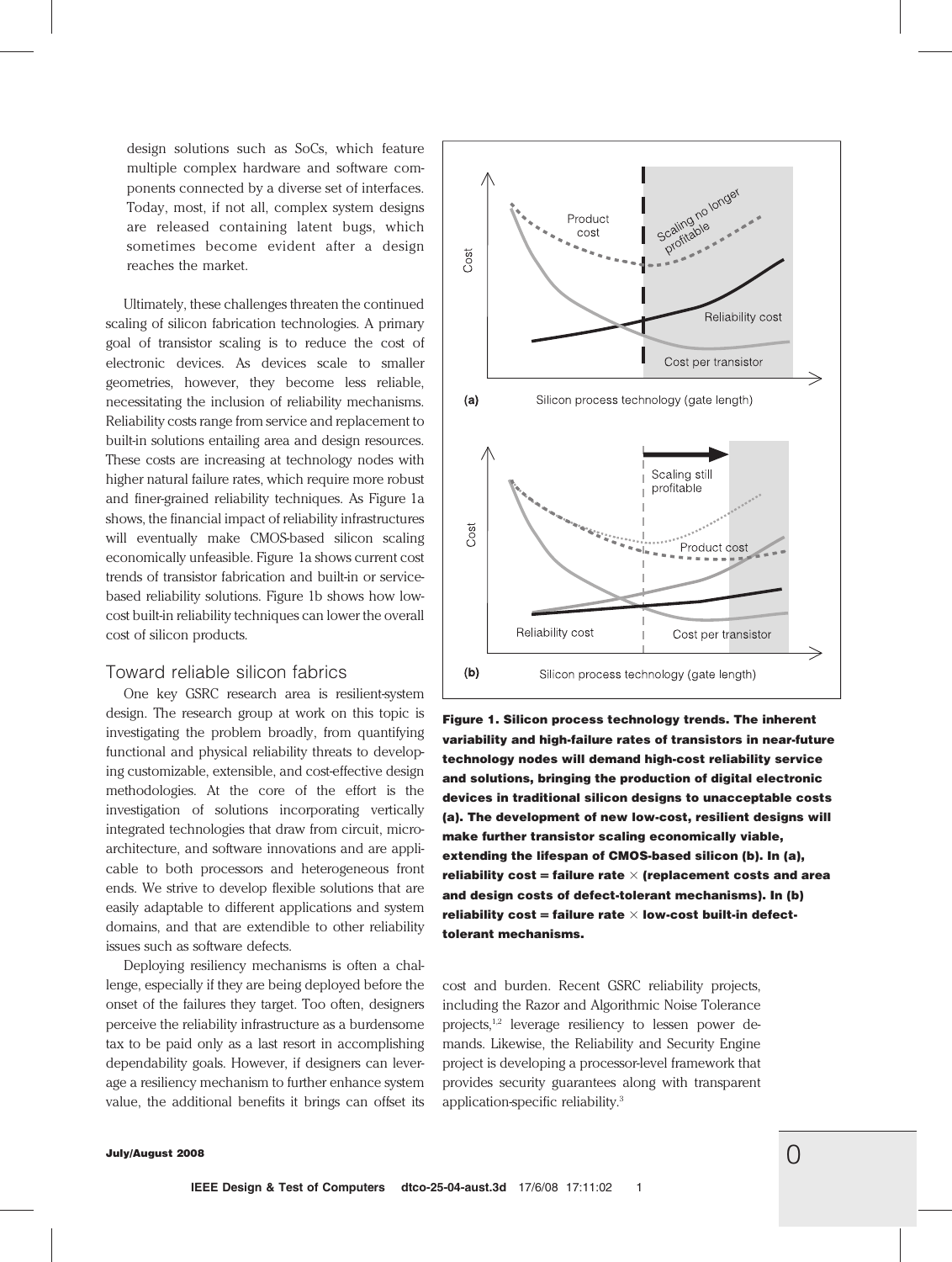

Figure 2. Structure of the GSRC Resilient-System Design Team's research thrusts. The team is organized into four research thrusts: The two core technology areas develop component solutions and technologies that are used by the other two thrusts to provide near- and long-term system solutions.

The GSRC Resilient-System Design Team includes 16 primary investigators, who are faculty members at 10 universities. As Figure 2 shows, the team is organized into four main research thrusts. Two thrusts focus on cross-cutting solutions and infrastructure: the exploration of high-level modeling, testing, and analysis technologies; and runtime and in-field functional verification methodologies. The other two thrusts build on the first two to provide complete system solutions for short-term stress reduction techniques and longer-term error-resilient mechanisms. The former provide solutions to issues already present in today's silicon designs; the latter are dedicated to mid- and long-term issues of future silicon generations. Figure 2 also lists sample projects under investigation by the team. Here, we briefly describe the research in each thrust.

## Stress reduction techniques

Stress factors, including high temperatures, voltages, and switching activity, exacerbate the system reliability challenge. Thus, one of the team's goals is to develop low-cost monitoring techniques to dynamically quantify the stress that a system is experiencing. Quality-of-service scheduling techniques make it possible to use system-level control to reduce overall

system stress, slowing down the inevitable march toward system failure. A few initial solutions focus on active temperature management for chip multiprocessors (CMPs) through dynamic resource assignment. In addition, similar systemlevel control techniques can sometimes reverse wearout factors such as negativebias temperature instability (NBTI).

## Error-resilient designs

For some environments, system survivability and safety require facing faults head on. Error sources such as gate wearout, design errors, and metal electromigration can cause failures that must be detected and corrected to keep the system operational. For a system to survive hard-failure events, it must include diagnostic capabilities to locate the errant component, and a repair mechanism to rehabilitate the system to continue computation. The Resilient-System Design Team focuses on devel-

oping error detection, correction, recovery, and repair technologies for hardware and software components of digital, mixed-signal, and mixed-technology systems. The team targets the development of systemlevel checkers, online testing and verification techniques, fault diagnosis, and repair and recovery capabilities.

## Failure modeling and cost-benefit analysis

To enable the development of research solutions in the two previous thrusts, we are developing failure models that assess the likelihood of a fault's manifesting itself and the cost of protecting against it. Accurate failure modeling helps us understand which failures we need to address and which fault tolerance techniques provide the best protection. Cost-benefit analysis helps designers determine whether including a specific resilient-design technique will lead to a cheaper component. We are also developing a scaling theory that incorporates reliability along with traditional metrics such as area, performance, and power.

#### Functional verification technologies

The second core thrust investigates error detection mechanisms through design-time (for functional errors) and runtime (for silicon failures and functional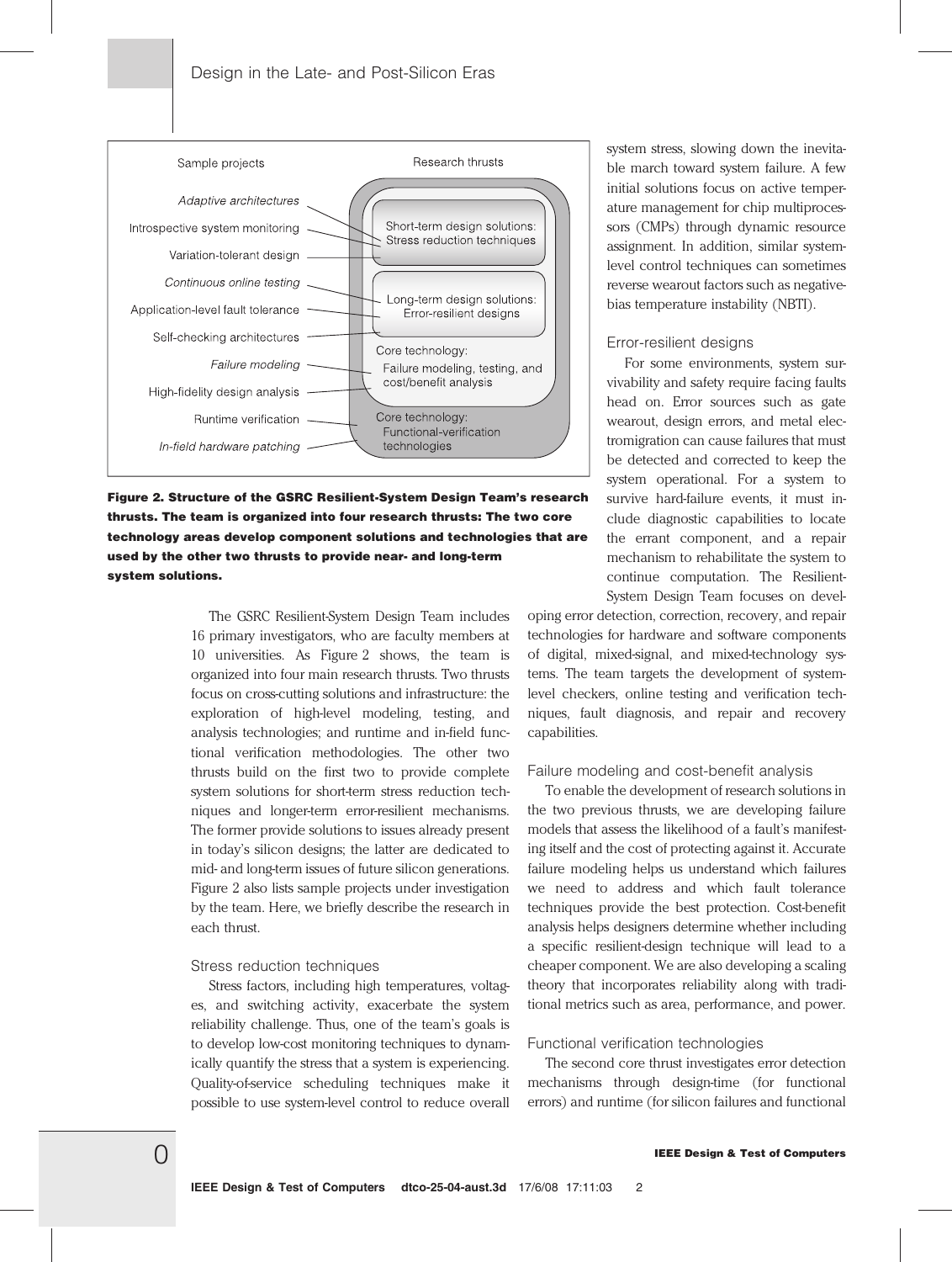errors) verification solutions. As mentioned earlier, the growing complexity of digital designs has created a verification gap that allows all modern designs to be released with latent bugs. This thrust develops verification technologies that scale more effectively, including hybrid-analysis solutions (such as semiformal verification) and higher-level and semantically rich design languages that facilitate automated reasoning about design correctness. Additionally, this thrust researches run-





time verification solutions that can correct design errors that have escaped into silicon directly in the field. These solutions include the addition of hardware checkers or hardware-patching mechanisms.

## Research in action

Here, we describe four projects developed in the Resilient-System Design research effort, one from each research thrust.

## Fault modeling and resiliency analysis

Aggressive scaling of CMOS technology inevitably leads to new reliability problems, such as the NBTI prominent in PMOS devices and time-dependent dielectric breakdown. These effects usually manifest as a temporal degradation of circuit performance (that is, aging). To cope with these threats, traditional research has focused only on improving process technology, and VLSI designers rely on simple guard banding to bypass the analysis and optimization of these time-dependent effects. However, with reliability degradation exacerbated by continual scaling, a conservative design approach will cause excessive overmargining. To improve circuit reliability and design predictability, it is critical to develop reliability models that address emerging failure modes, and new tools that predict and diagnose circuit performance degradation.

To achieve these goals, we recently developed an integrated modeling framework that accurately characterizes two leading reliability problems: NBTI and channel hot-carrier (CHC) effects.<sup>4</sup> Both effects induce interface charges in gate oxide, increase the threshold voltage, and reduce mobility. Consequently, they degrade transistor drive current, circuit speed, noise margin, and matching property. Whereas CHC occurs only during dynamic switching, NBTI occurs under static stress and is the limiting factor of circuit life in modern microprocessor and SoC designs.

Our unified reliability model is based on the general reaction-diffusion mechanism.4 The model captures the two steps that lead to circuit degradation. The first step is reaction: Si-H or Si-O bonds at the interface of the Si substrate and gate oxide break under electrical stress. This results in the generation of interface charges. The second step is a process of diffusion of species generated from the reaction away from the interface. As a result, the degradation rate of the threshold voltage  $V<sub>TH</sub>$  has a power-law dependence on the stress time:  $\Delta V_{\text{TH}} \propto Kt^n$ , where *n* is about 0.1 to  $0.3.4 K$  is an exponential function of temperature, voltage, and gate-oxide thickness due to the reaction process.

A unique property of NBTI is the recovery effect. As Figure 3 shows, during dynamic circuit operation, the degradation of  $V<sub>TH</sub>$  can be partially recovered and circuit lifetime restored. Using these observations, the team developed a transistor-level reliability model to accurately predict such a recovery effect.<sup>5</sup> Depending on the duty cycle, appropriately biasing the PMOS gate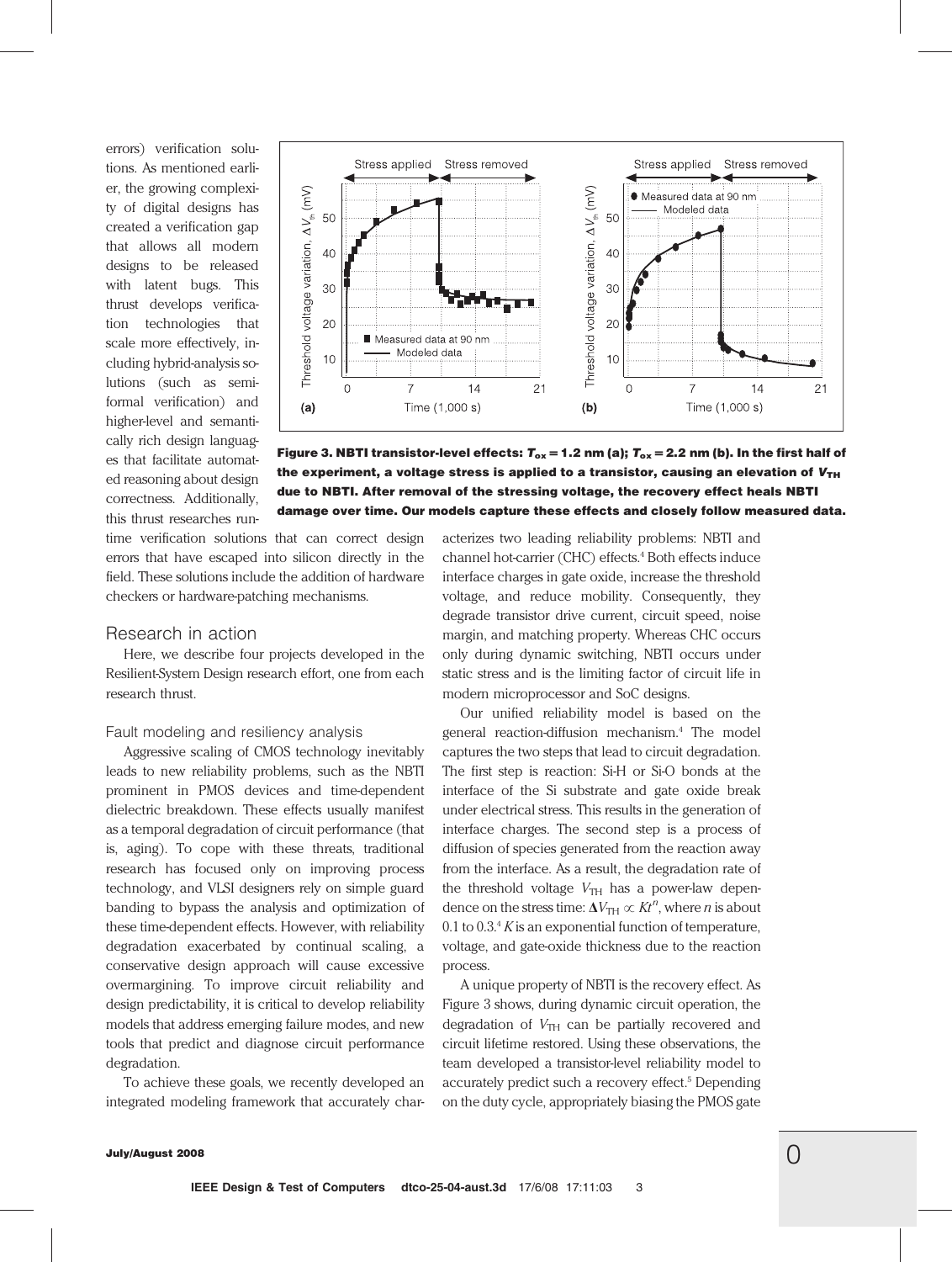can heal more than 75% of previous NBTI-induced degradation. Such behavior indicates that duty cycle control is very effective for minimizing circuit-aging effects of NBTI.

To further explore design techniques for circuit reliability, the Resilient-System Design Team will implement these degradation models in circuit simulation tools to diagnose their impact on dynamic and static circuit operation, identify the critical functional units, and evaluate trade-offs among design choices. Analyzing circuit resilience is particularly challenging because it involves time dependence that changes with node activity, input patterns, voltage, and temperature. Usually, these parameters are not spatially or temporally uniform but vary significantly from gate to gate and over time, owing to the uncertainty in operations. On the other hand, we have demonstrated that it is feasible to reliably predict the bound of circuit timing degradation under various input conditions.<sup>6</sup> Based on an aging-aware library, the proposed method recognizes a peak duty cycle (PDC) for each path, which leads to the maximum timing degradation. The exact PDC value depends on the logic topology and is correlated from path to path. By calibrating the upper bound of circuit aging, this approach avoids overly pessimistic guard bands in optimizing the design. Furthermore, it helps predict the relative importance of circuit units under increasingly severe circuit failure. Prediction of critical units is extremely important for future resilient design because it enables efficient testing and adaptive protection with minimal area and latency penalties. The modeling and prediction from these tools will provide early comprehension of failure mechanisms and design opportunities.

Introspective stress reduction via StageNet

Research into the physical effects of wearout on circuits has shown that many wearout mechanisms in silicon devices are progressive over time. These mechanisms, such as oxide breakdown, hot-carrier injection (HCI), and NBTI, negatively affect device performance. For example, a device subject to HCI experiences drive-current degradation, which leads to decreased switching frequency. The recognition of progressive performance degradation as a precursor to wearout-induced failures creates a unique opportunity for introspective reliability management techniques that is, techniques that anticipate failures by leveraging dynamic timing analysis of logic in situ.

The StageNet research project focuses on tracking the progression of wearout through a CMP system's lifetime, and adapting both the architecture configuration and the system utilization to the dynamic circuit behavior.7 StageNet has two main objectives: to create a CMP system that can tolerate 100 device failures while still delivering 90% of the promised system performance over its lifetime, and to postpone (or avoid altogether) the emergence of such failures through intelligent reliability management. Rather than performing online diagnostics and reacting to failures, StageNet takes a proactive approach to reliability management. Proactive management enables StageNet to adapt to process variation or excess stress on a system subset, thus maximizing performance over the entire operational lifetime.

As Figure 4 shows, three tightly integrated technologies make up the StageNet system: in situ wearout sensors, an introspective reliability management software layer, and an adaptive architecture fabric.

In-situ sensors. StageNet uses an online latencysampling unit, the wearout detection unit (WDU), to measure propagation latencies for signals in the microprocessor logic. A statistical-analysis mechanism then samples and filters this information, accounting for anomalies in the sample stream (caused by phenomena such as clock jitter and power and temperature fluctuations). Thus, the WDU can identify significant changes in a given structure's latency profile and predict a device failure. Online statistical analysis allows the WDU to be self-calibrating, adapting to each structure that it monitors, so it is generic enough to be reused for various microarchitectural components.

Introspective reliability management. StageNet accomplishes reliability management using a runtime software layer located just below the operating system. This reliability manager receives chipwide sensor data and analyzes short- and long-term trends indicated by the data to create a reliability assessment of all components in the system. It uses TRIX, a trend analysis technique for measuring momentum in financial markets, to analyze circuit performance and to project future trends. TRIX relies on the composition of three calculations of the EMA (exponential moving average). The EMA is calculated by combining the current sample value with a fraction of the previous EMA, causing the weight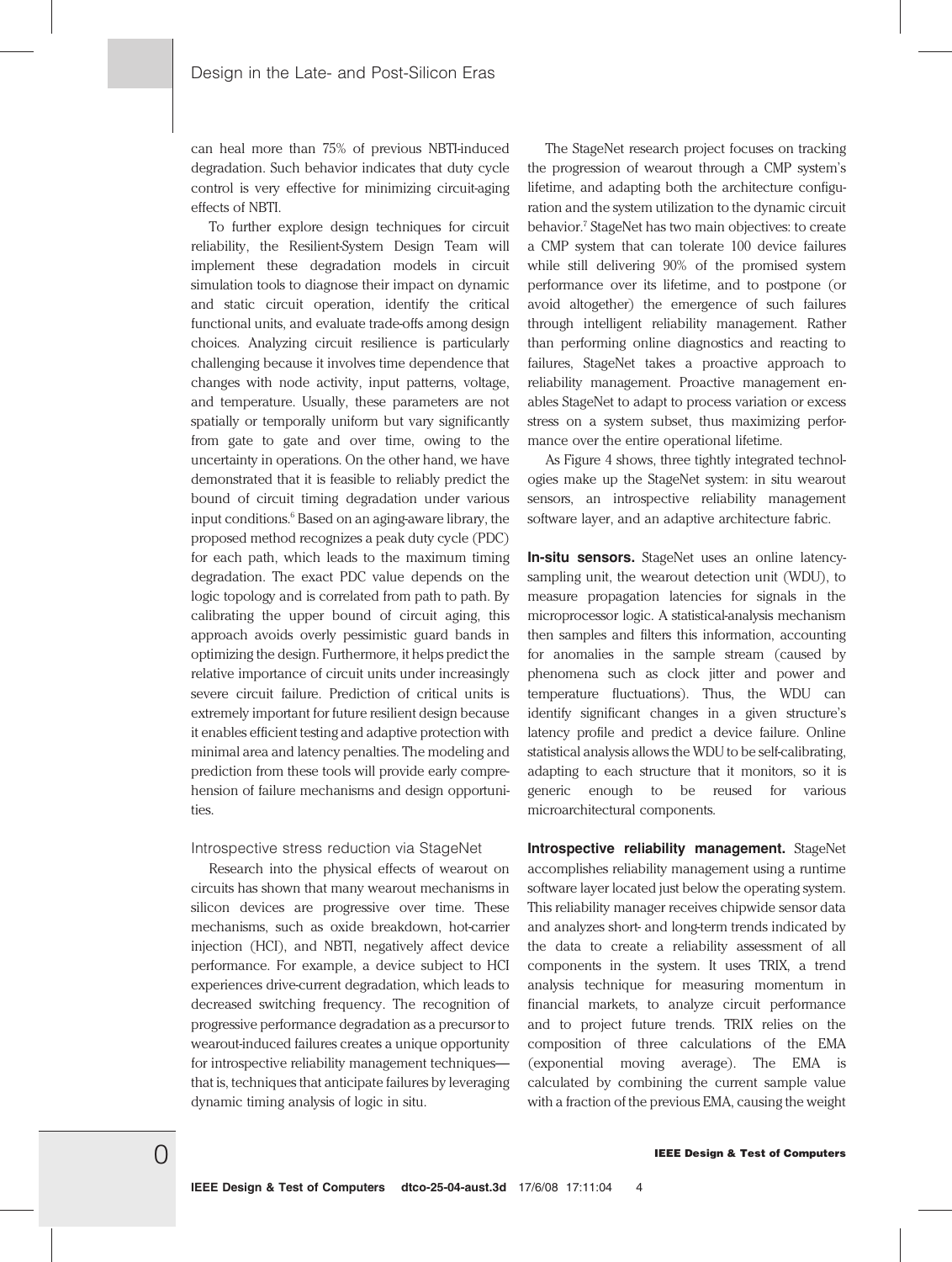

Figure 4. Introspective reliability management (IRM) in the StageNet multiprocessor system. The three central components are the wearout detection units (WDUs) associated with each processor module (shown on the left); the reliability manager, which analyzes sensor data to assess the reliability of the system and to control the assignment of jobs onto the processors (shown on the top and right); and the underlying architectural fabric, consisting of a network of coarse-grained processor pipeline stages (shown on the bottom). (ALU: arithmetic logic unit; DVFS: dynamic voltage and frequency scaling; LSU: load-store unit; MAC: multiply-accumulate.)

of older sample values to decay exponentially over time. The job assignment module uses the trend analysis to guide thread assignment and migration as well as dynamic voltage and frequency scaling. By incorporating direct measures of the circuit performance provided by the sensors, StageNet monitors damage from process variation and agerelated degradation in real time.

Adaptive architecture fabric. Graceful performance degradation is essential to maintaining operation in the presence of wearout faults. StageNet uses a more fine-grained approach for reconfigurability and redundancy to maximize the computing resources available over the lifetime of a system. StageNet is a multiprocessor architecture that uses the pipeline stages of a traditional microarchitecture as the unit of replication. Stages, organized as a tightly coupled, high-performance network on a chip, communicate with one another through an interconnection rather than pipeline latches, allowing a high degree of system reconfigurability. The objective of this design is a

scalable, fault-tolerant multiprocessor system with built-in redundancy and reconfiguration capabilities. Figure 4 shows a simple configuration of two coarsegrained stages, but a design can also be broken into finer-grained stages.

The key insight behind StageNet is that as silicon technologies continue to scale, resiliency must be a primary computer system design constraint. These systems must dynamically adapt their behavior to account for high levels of process variation and device wearout early in the product lifetime. Although system performance will degrade over time, resource availability must be maximized to ensure that the promised performance level is maintained.

### Error-tolerant designs

As the severity of silicon failure increases, it will become necessary to incorporate mechanisms into the design that can detect occurring failures, recover system state, and repair underlying hardware components to allow continued system operation. With the growing challenges of producing reliable components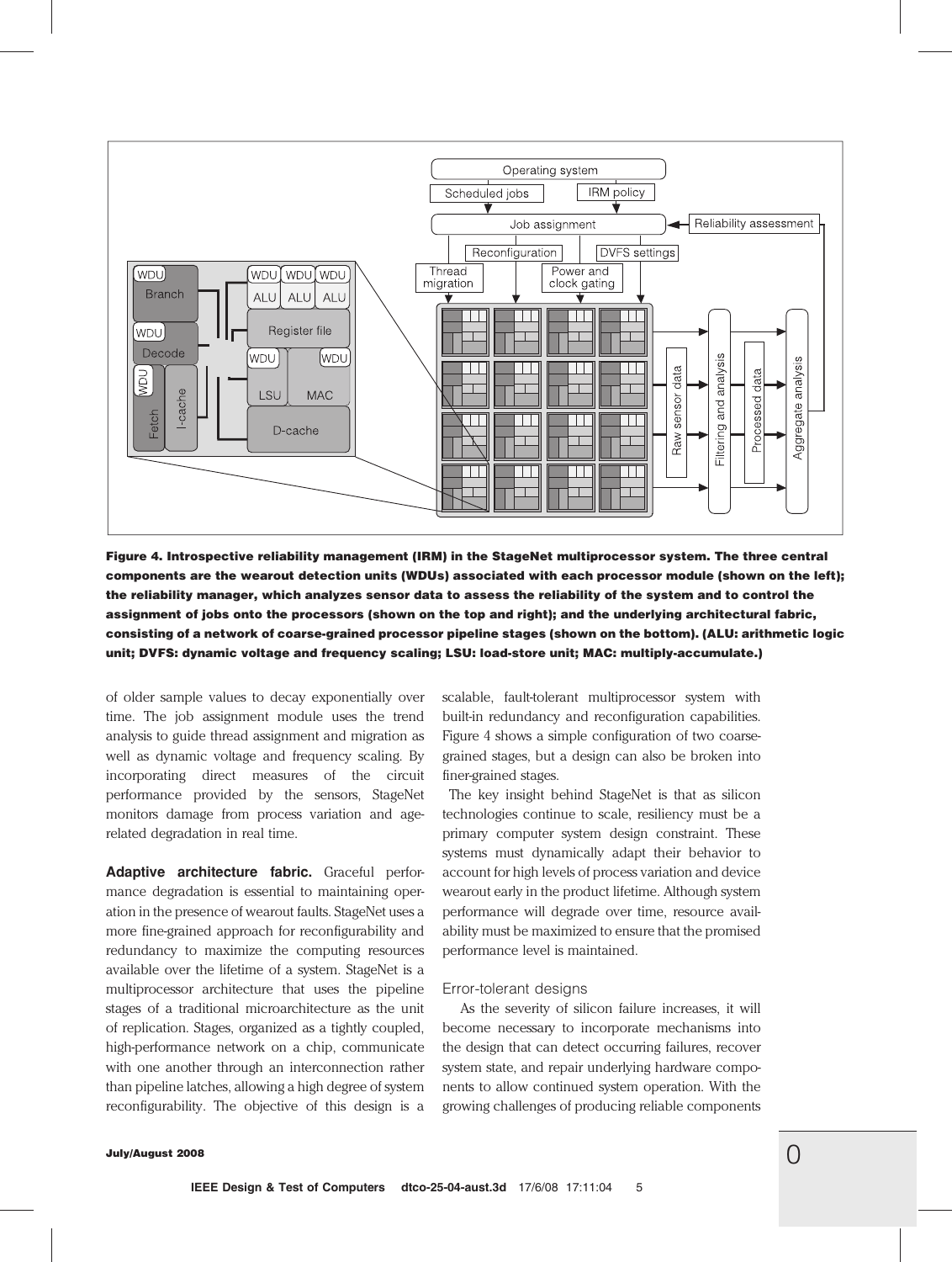



in extremely dense silicon technologies, this time is probably not far off.8 Our BulletProof Project focuses on developing system-level checkers; online testing and verification techniques; and fault diagnosis, repair, and recovery capabilities for digital systems' hardware and software.<sup>9</sup>

The BulletProof pipeline is low-cost technology that protects a processor pipeline and its cache memory system from transient faults and permanent silicon defects. As Figure 5 shows, BulletProof keeps costs low through a combination of online distributed checkers and microarchitectural checkpointing, which efficiently identify defects and enable recovery from their impact. The online checkers periodically inject test vectors into the underlying hardware to verify that it can function correctly. If the online tests succeed, then the underlying hardware is defect free, and the previous checkpoint is no longer needed. If a checker detects a defect, a microarchitectural checkpointing mechanism restores processor state by rolling back execution by up to hundreds of thousands of cycles. Once the system is restored to the last checkpoint, the pipeline control repairs the hardware by reconfiguring it to operate without the defective component, possibly with a slight performance degradation. We can keep repair costs to essentially nothing by utilizing the natural redundancy of instruction-level parallel processors and multicore processors. For these designs, we simply disable the defective pipeline or processing element.

To protect the pipeline from intermittent transient faults and latch defects, we use a double-sampling latch design. The design presented in this article is based on a reliable pipeline solution we presented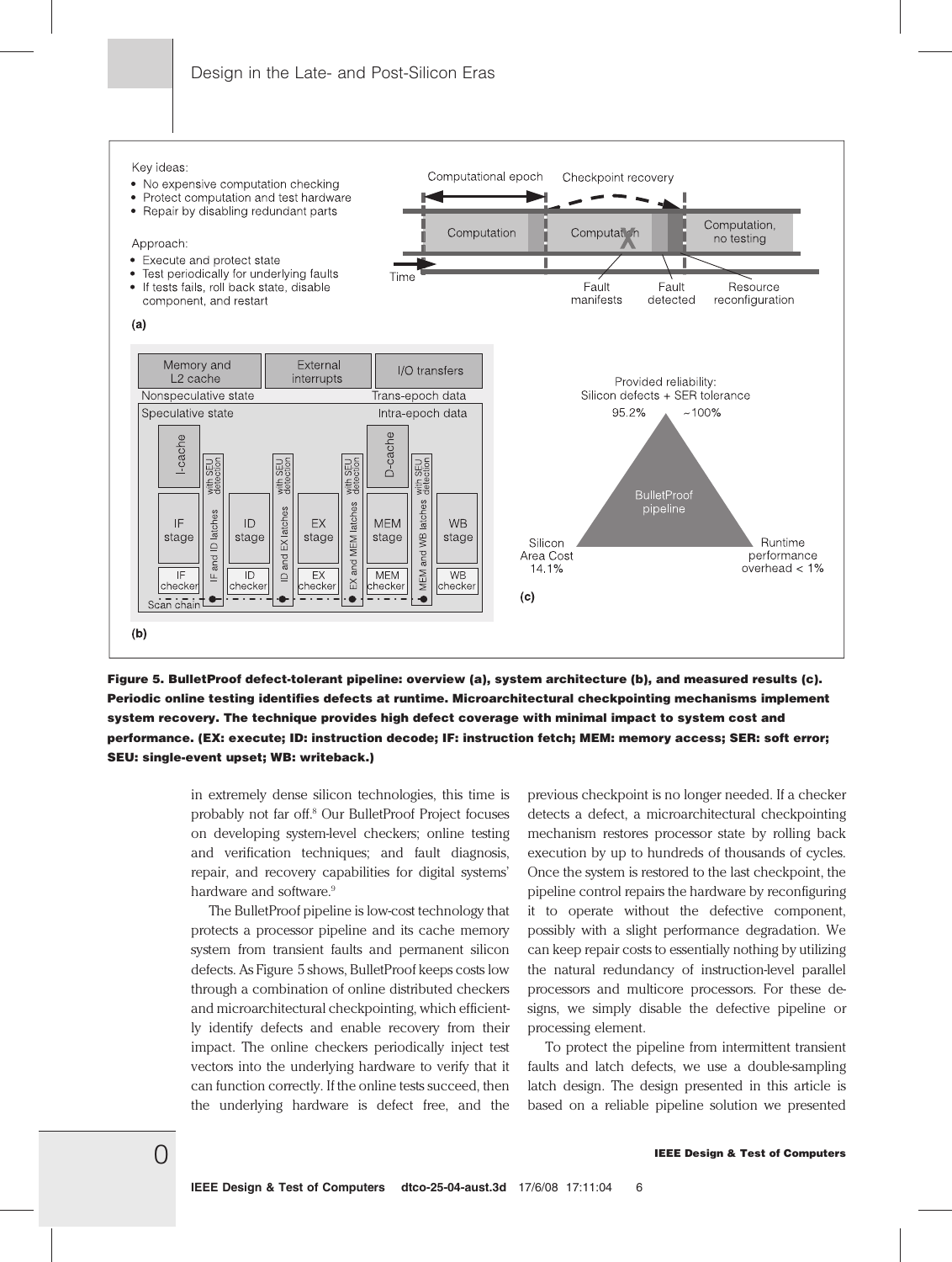earlier.<sup>1</sup> It works by sampling all pipeline stage outputs twice—once at the prescribed clock period, and once again slightly into the next clock cycle. If a transient fault is exposed, it will produce a glitch at the latch input. Given the short duration of transient glitches, $10$ only one of the samples will capture the errant result. Thus, if the samples differ, a transient fault has occurred. This event can be recorded in a single bit that can be probed at the end of checkpoints, in which case the system state can be rolled back and reexecuted.

The BulletProof approach provides high fault coverage with very low area and performance costs. It achieves low cost by avoiding traditional mechanisms (such as dual-modular redundancy) that replicate hardware (or computation) to validate results. These approaches start with overheads of 100% and quickly rise from there. In contrast, BulletProof detects the underlying failure mechanisms that impair correct computation (hardware defects or logic glitches) at a far lower cost than the resultant errant computation. In a recent report, we extensively evaluated the effectiveness, performance overhead, and area overhead of our defect tolerance technique extended to very low-cost software-based defect testing.9 Implemented on a commercial CMP based on Sun's Niagara, the technique provided defect tolerance for 99.2% of the chip area with only a 5.8% area overhead. Through cycle-accurate simulation, we showed that this level of defect coverage incurred an average performance slowdown of only 5.5%.

#### Focus on correctness

Manufacturers and design houses alike strive to validate and verify their designs as much as possible during system development and then to contain the impact of escaped bugs through publicly available errata reports. Some escaped bugs are innocuous and easily overcome through a basic I/O system or operating-system update. But others are potentially harmful to system users, system security, or system performance.

We propose attacking this challenge by managing and partitioning the verification effort between presilicon verification and post-silicon runtime error detection and correction. We base this partitioning on the time and effort available for presilicon verification. In presilicon, it is critical to address all the system configurations (or design states) which occur frequently at runtime. This is the task at which

presilicon validation is most effective. Frequently occurring configurations have many more opportunities to appear and be analyzed in the relatively small number of clock cycles that a logic simulator can execute. In contrast, we address the verification of all other design states—the rare configurations—as soon as they occur at runtime through a hardware-patching mechanism called field-repairable control logic (FRCL).11 This mechanism performs in-field correction of errors in a design's control logic.

Most processor manufacturers maintain a specification update document reporting all bugs that become known after product release. From a comparative analysis of such reports, we found that most escaped bugs are due to design errors in the processor's control logic and very often to interference between multiple instructions ''in flight'' at the same time. Hence, in developing the FRCL mechanism, we specifically targeted errors related to dependency and correlation between instructions. In contrast, we assume that the system's data path is operating correctly. In fact, their modularity makes data path components less prone to error, and solutions (microcode-patching techniques) are available in the industry to correct functional errors exposed by individual instructions.

FRCL detects and corrects functional design errors at a performance cost. As long as the error frequency is sufficiently small, the performance impact remains imperceptible (less than 5% performance impact for an error frequency below one per 1,000 instructions). In addition, the mechanism's area cost is extremely small (less than 0.1%). Its hardware components include a state matcher and a reconfiguration manager block. We route signals from the processor's critical-control state to the state matcher, and program it to identify erroneous configurations. When the matcher finds a flawed configuration, the processor switches to a degraded-operation mode, which excludes most system features and is simple enough to be formally verified, yet can still execute the full instruction set architecture, one instruction at a time. After the program segment exposing the design flaw has executed in degraded mode, we can switch the processor back to full-performance mode.

We designed FRCL to handle flaws in processor control circuitry for components already deployed in the field. When customers detect an escaped error, they send a report containing the error description, such as the sequence of executed operations and the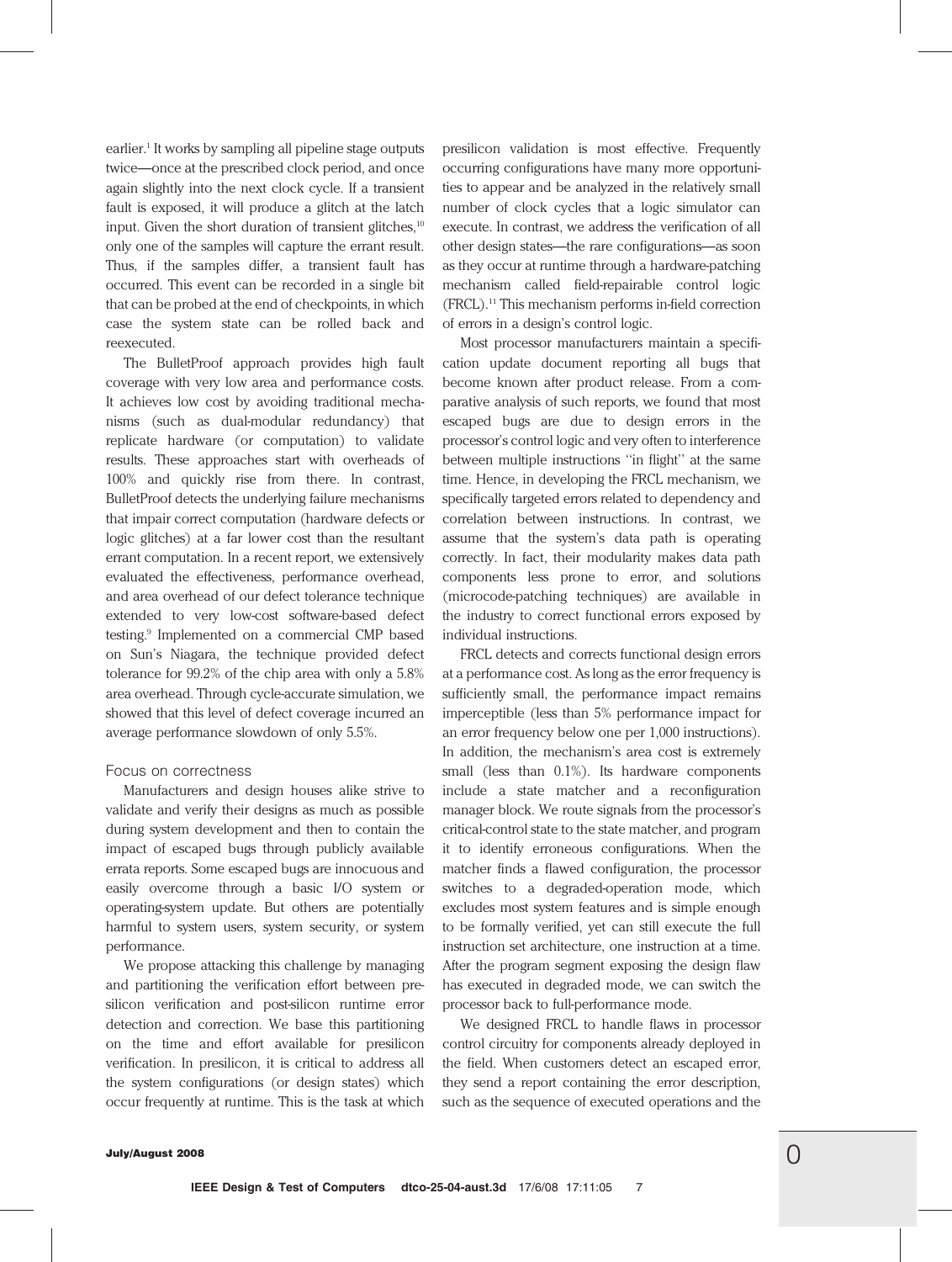

Figure 6. Field Repairable Control Logic is a solution to correct functional errors in processors already deployed in the field. FRCL enables a manufacturer to modify the system's functionality over its lifetime, thus making hardware as malleable as software. FRCL hardware patches are uploaded dynamically in the state matcher, updating and correcting the system's behavior (a). In FRCL's dynamic execution flow, a matcher continuously monitors the system's critical control state, and upon detection of a bug the pipeline is flushed, and execution advances in the fully verified degraded mode until the erroneous state is overcome (b). (PC: program counter; REG: register.)

> values in the status registers, to the design house. Product support engineers investigate the problem, identify the error's root cause and the products affected by it, and decide on a way to correct it. Solutions include instruction or microcode patching. However, these can have a very high performance overhead or cost. In addition, they can only address errors that manifest on individual instructions, so they are difficult to deploy on instruction-interdependent errors.

> Figure 6 shows our solution as implemented in FRCL. Based on knowledge of the bug's cause and which signals the matcher monitors in the defective

processors, the engineering team can create patterns that describe the flawed control state configuration. They can then send the patterns to the customer as a patch, which is uploaded into the state matcher at startup. Every time the processor encounters the patched error at runtime, recovery begins, restoring the correct processor state and advancing program execution to effectively bypass the bug.

Our recovery mechanism requires no additional hardware or processor watchdog. Instead, we identify a subset of the processor's components that is functionally complete and, at the same time, simple enough to be formally verified. We call this subset the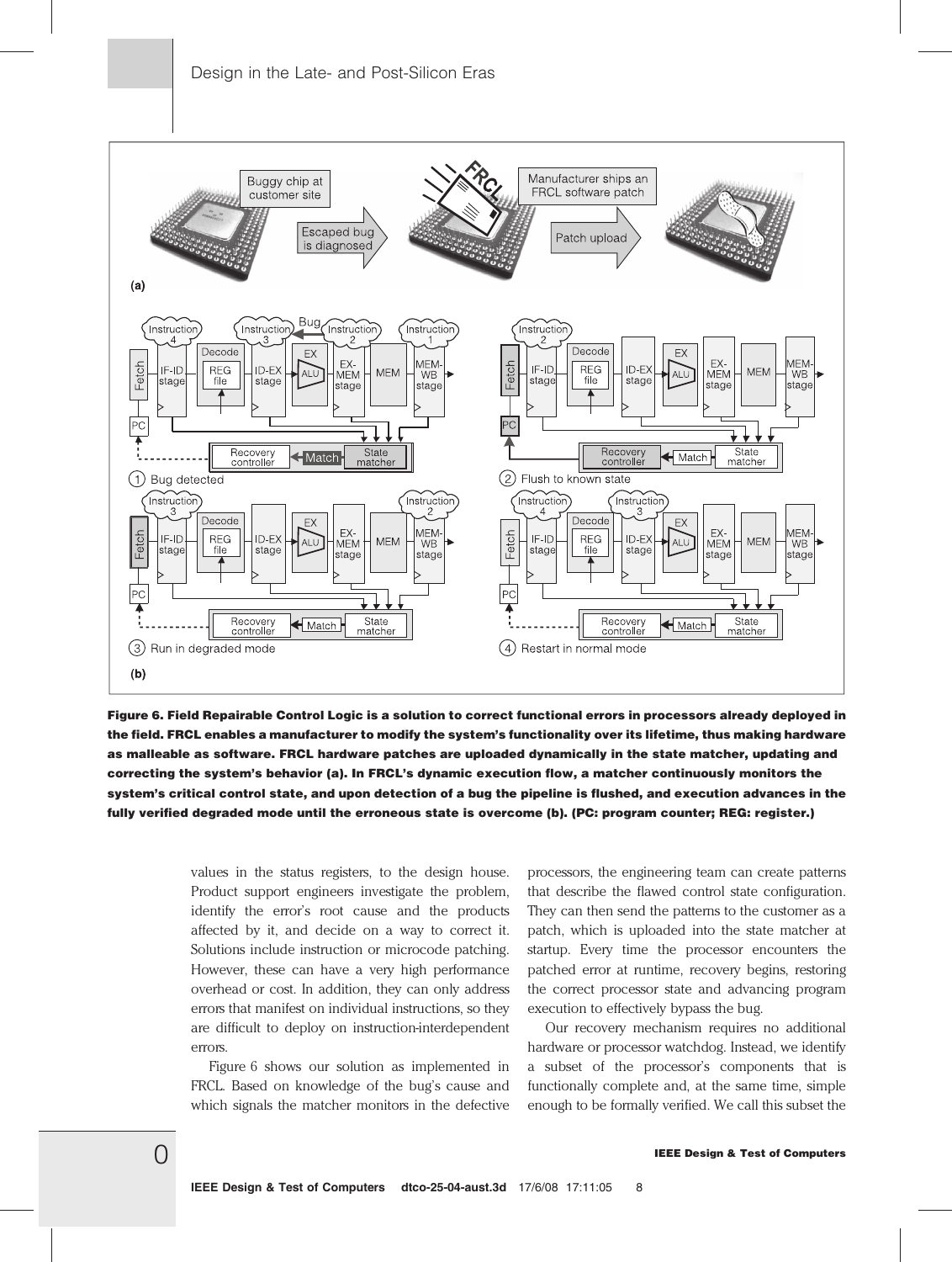inner core because it is contained within the microprocessor core and is a core in itself. From another standpoint, the inner core is a defeatured version of the full processor. It mostly includes data path components; excluded features are most of the performance-enhancing units, such as pipelining, data forwarding, and branch prediction units. Only one instruction can execute at any given time in the inner core. This feature alone is easy to implement by reconfiguring the fetch unit, but it automatically excludes most of the complex control logic blocks that deal with instruction interdependency. During normal execution, when a buggy state is detected, the pipeline is flushed and the processor switches to its inner core. Because this mode is formally verified at design time, we can rely on it to correctly complete the next instruction.

Finally, the high-performance operation mode is restored. Completion of only one instruction is sufficient before normal operation resumes: In the event that the pipeline again steps into an error state, it will again enter the degraded mode to complete the following instruction. On the other hand, a designer can choose to run in degraded mode for several instructions to guarantee that the bug is bypassed entirely in a single recovery.

We are investigating several design trade-offs. For example, we are deciding which and how many signals the error-monitoring block should observe. We are also looking for solutions that can prevent a system from entering any potentially buggy state (a state that hasn't been verified at design time), thus providing correct execution even with an underlying buggy design.<sup>12</sup>

THE SUSTAINED PUSH toward smaller technology sizes has reached the point where device reliability has moved to the forefront of concerns for next-generation designs. If not addressed cost-effectively, silicon failure mechanisms threaten the yield and product lifetime of future systems. Current design paradigms assume that no gate or interconnect will ever fail during a system's lifetime. Additionally, existing fault tolerance techniques, such as classical redundancy and core sparing, are too expensive and unresilient to handle these problems. At the same time, the growing complexity of hardware and software verification has outstripped the efforts of verification engineers and academic researchers, putting the reliability of future designs at risk. The GSRC Resilient-System Design Team researchers are working together to overcome these challenges. Their effort to develop modeling techniques, resiliency mechanisms, and verification methodologies promises to extend the useful lifetime of scaling silicon technologies.

## Acknowledgments

We acknowledge the support of the Gigascale Systems Research Center (GSRC). This work (and our related work) is also supported by grants from the National Science Foundation and Semiconductor Research Corp.

## ■ References

- 1. T. Austin et al., ''Making Typical Silicon Matter with Razor,'' Computer, vol. 37, no. 3, Mar. 2004, pp. 57-65.
- 2. R. Hegde and N.R. Shanbhag, ''Energy-Efficient Signal Processing via Algorithmic Noise-Tolerance,'' Proc. Int'l Symp. Low-Power Electronics and Design (ISLPED 99), ACM Press, 1999, pp. 30-35.
- 3. N. Nakka et al., ''An Architectural Framework for Providing Reliability and Security Support," Proc. Int'l Conf. Dependable Systems and Networks (DSN 04), IEEE CS Press, 2004, pp. 585-594.
- 4. W. Wang et al., ''An Integrated Modeling Paradigm of Circuit Reliability for 65 nm CMOS Technology,'' Proc. Custom Integrated Circuits Conf. (CICC 07), IEEE Press, 2007, pp. 511-514.
- 5. R. Vattikonda, W. Wang, and Y. Cao, ''Modeling and Minimization of PMOS NBTI Effect for Robust Nanometer Design,'' Proc. 43rd Design Automation Conf. (DAC 06), ACM Press, 2006, pp. 1047-1052.
- 6. W. Wang et al., ''An Efficient Method to Identify Critical Gates under Circuit Aging," Proc. IEEE/ACM Int'l Conf. Computer-Aided Design (ICCAD 07), 2007, pp. 735-740.
- 7. J. Blome et al., ''Self-Calibrating Online Wearout Detection," Proc. 40th Ann. IEEE/ACM Int'l Symp. Microarchitecture (Micro 07), IEEE CS Press, 2007, pp. 109-120.
- 8. S. Borkar, T. Karnik, and V. De, ''Design and Reliability Challenges in Nanometer Technologies,'' Proc. 41st Design Automation Conf. (DAC 04), ACM Press, 2004, p. 75.
- 9. K. Constantinides et al., ''Software-Based Online Detection of Hardware Defects: Mechanisms, Architectural Support, and Evaluation,'' Proc. 40th Ann. IEEE/ACM Int'l Symp. Microarchitecture (Micro 07), IEEE CS Press, 2007, pp. 97-108.
- 10. S.S. Mukherjee, J. Emer, and S.K. Reinhardt, ''The Soft Error Problem: An Architectural Perspective," Proc. 11th

#### July/August 2008